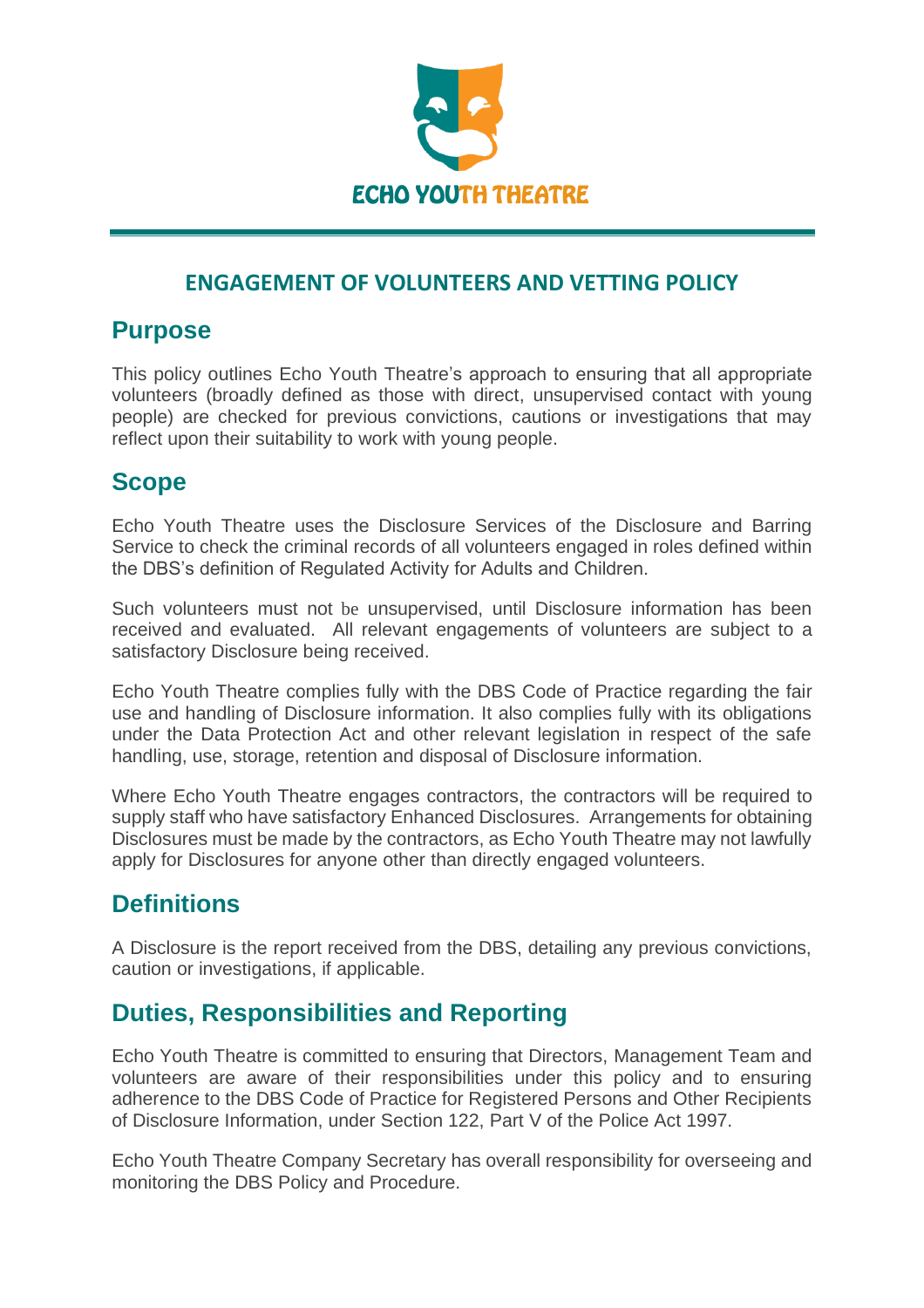The Company Secretary responsible for:

- Maintaining an online DBS Check account in the name of the Company
- Checking all application documentation for compliance
- Maintaining a data base of permissible information, including logging the serial number and date of the application
- Holding all documentation, Disclosures and other information secure
- Shredding all Disclosures and any other documentation after six months

The Company Secretary is responsible for ensuring that a Disclosure is obtained for all volunteers in regulated activity as part of the engagement process, where required.

All Management Team members who are involved in the Disclosure application process are responsible for maintaining complete confidentiality and security at all times, and for being aware that no-one other than the Management Team may have access to any information about the applicant's potential criminal record.

### **DBS Process**

Echo Youth Theatre will use an online DBS checking process via an umbrella body "uCheck". Volunteers engaged in regulated activity will be required to comply with the requirement to produce documents as requested and complete their part of the application process online in a timely manner.

Volunteers will have access to the Policy Statement on the Engagement of Ex-Offenders (Annex A) when they initially volunteer and can access the Policy Statement on the Secure Storage, Handling, Use, Retention and Disposal of DBS Disclosures and Disclosure Information (Annex B) by contacting the Company Secretary.

Disclosures are only valid at the date of issue. Disclosures issued for another role or employment will not be accepted for our volunteers in regulated activity, unless the volunteer is registered with the DBS update service.

If a volunteer produces an original DBS Certificate and is registered with the update service, Echo Youth Theatre will not need to apply for a new DBS certificate unless the level of disclosure required has changed. The Company Secretary will check the DBS certificate with the update service.

A Disclosure is not in itself proof of identity and must not be accepted as such.

If a positive Disclosure is received (i.e. one which reveals convictions), or the Disclosure information contradicts that provided by the applicant, this will be reviewed by the Directors.

Consideration must be given to:

- Our obligations under the Rehabilitation of Offenders Act 1974 and any other relevant legislation
- The seriousness of the offence and its relevance to the safety of our young people
- The length of time since the offence occurred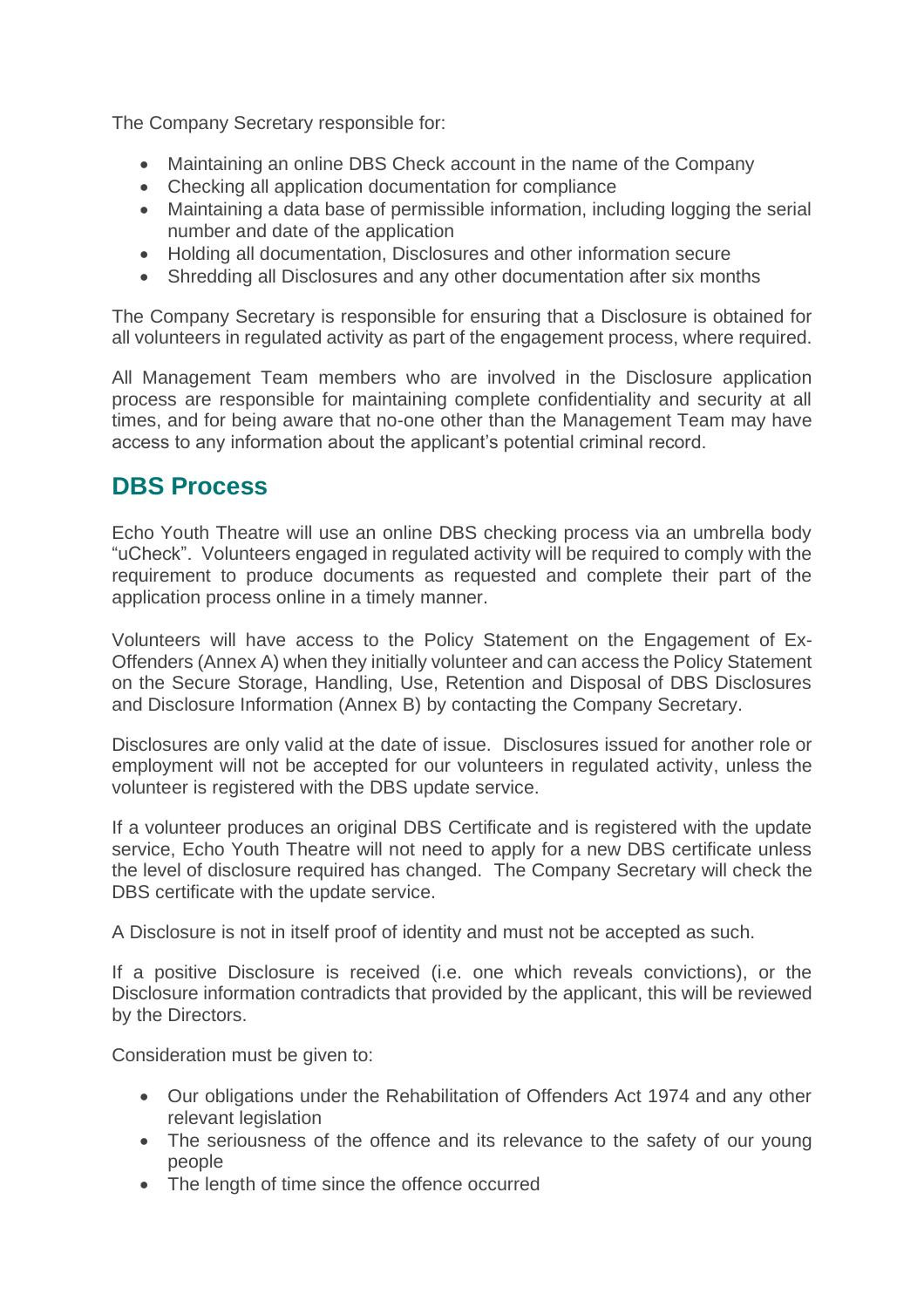- Any relevant information offered by the applicant about the circumstances which led to the offence being committed
- Whether the offence was a one-off, or part of a history of offending
- Whether the applicant's circumstances have changed since the offence was committed, making re-offending less likely
- The country in which the offence was committed. Some activities are offences in Scotland and not in England and Wales, and vice versa
- Whether the offence has since been decriminalised by Parliament
- The degree of remorse, or otherwise, expressed by the applicant and their motivation to change

Any decision to refuse an offer of voluntary service from an applicant due to a positive disclosure, will be made by Board of Directors and is final.

Volunteers will continue to have responsibility for informing Echo Youth Theatre if they incur any convictions, cautions or investigations that would appear on a Disclosure while they are volunteering for Echo Youth Theatre.

Any offences declared by an employee will be considered by the Board of Directors and any decision will then be made on the basis of a risk assessment.

### **Monitoring**

The effectiveness of this policy will be monitored and reviewed by the Board of Directors annually.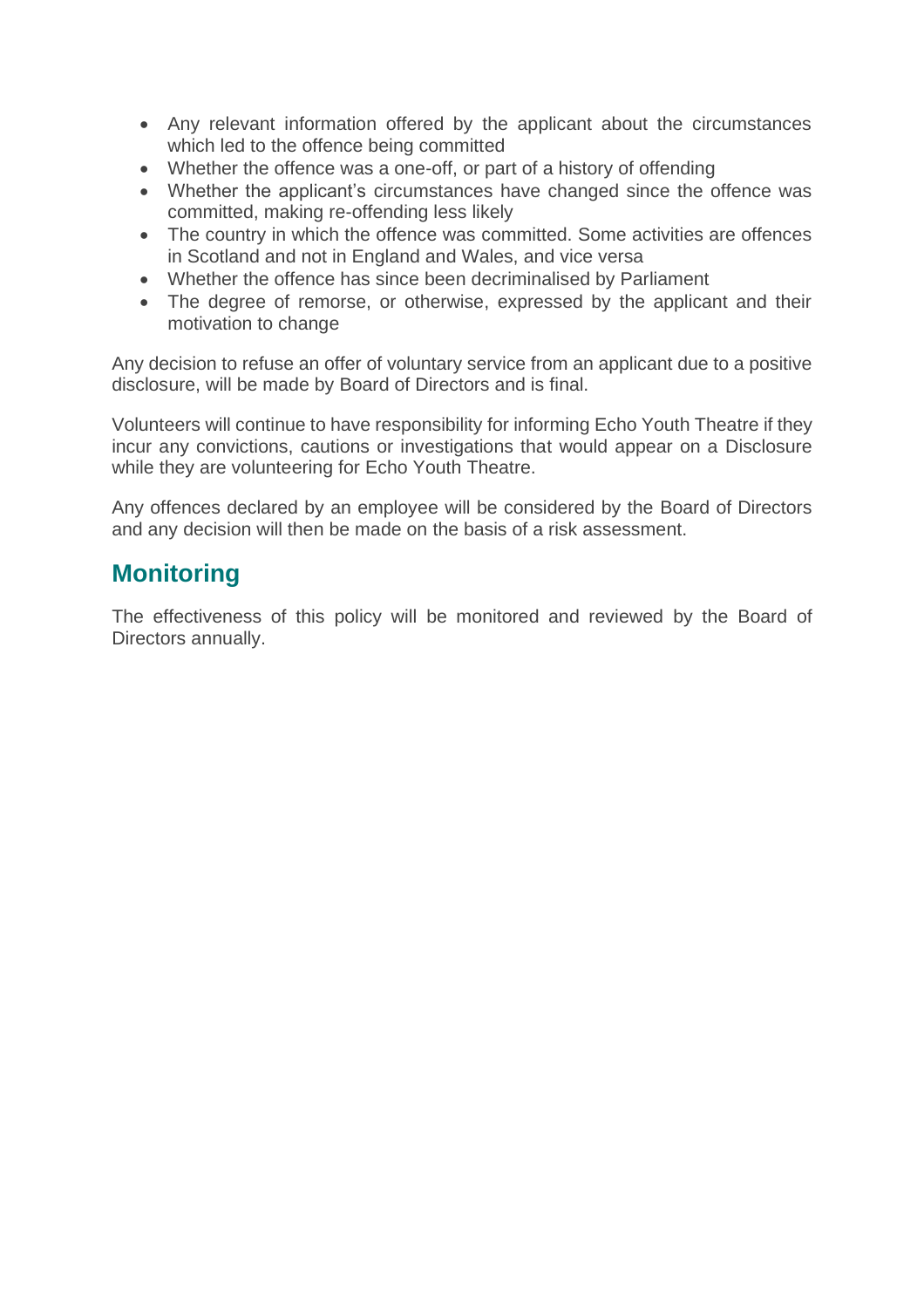## **Annex A**

#### **Policy Statement on the Engagement of Ex-Offenders**

This policy on the engagement of ex-offenders will be made available to all volunteers at the outset of the volunteering process, where a DBS disclosure is required for the role.

As an organisation using the Disclosure and Barring Service (DBS) to assess applicants' suitability for positions of trust, Echo Youth Theatre complies fully with the DBS Code of Practice and undertakes to treat all applicants for positions fairly. The Trust undertakes not to discriminate unfairly against any subject of a disclosure on the basis of a conviction or other information revealed.

Echo Youth Theatre is committed to the fair treatment of its volunteers and members, regardless of age, gender, race, ethnic or national origins, domestic circumstances, social and employment status, religion or belief, sexual orientation, disability or on other grounds which cannot be justified

Voluntary roles requiring disclosure of spent convictions and either a standard or an enhanced DBS check have been determined by reference to DBS guidance and taking into consideration exemptions to the Rehabilitation of Offenders Act 1974. This ensures that a disclosure and DBS check is only requested where it is both proportionate and relevant to the position concerned and is permitted under that Act. For those positions where a disclosure and DBS check is required, applicants will be made aware of this at the outset.

We ensure that the Directors have been suitably trained to identify and assess the relevance and circumstances of offences. We also ensure that they have received appropriate guidance and training in the relevant legislation relating to the employment of ex-offenders, e.g. the Rehabilitation of Offenders Act 1974.

Echo Youth Theatre will always put the safety of our young people first when making decisions on the engagement of volunteers and the decision of the Board of Directors is final.

Failure to reveal information that is directly relevant to the role will result in the volunteer being instantly removed from the role.